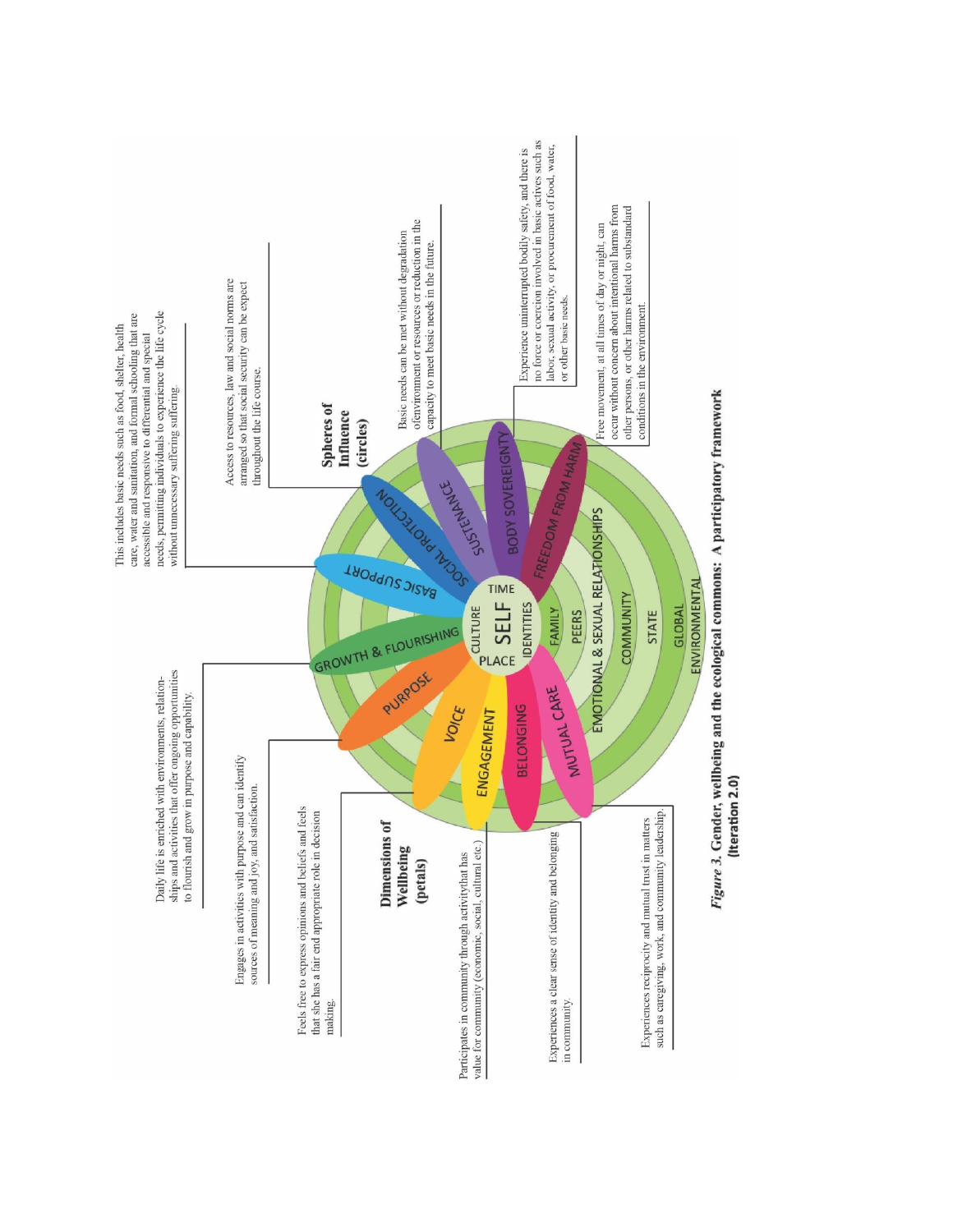| <b>MUTUAL CARE</b> | <b>Relationships and Mutual Care:</b><br>Experiences give and take and mutual trust in matters<br>such as caregiving, work, and community leadership. |
|--------------------|-------------------------------------------------------------------------------------------------------------------------------------------------------|
|                    |                                                                                                                                                       |
|                    |                                                                                                                                                       |
|                    |                                                                                                                                                       |
| <b>BELONGING</b>   | <b>Identity-Recognition &amp; Belonging:</b><br>Experiences a clear sense of identity and belonging in                                                |
|                    | school and community.                                                                                                                                 |
|                    |                                                                                                                                                       |
| <b>ENGAGEMENT</b>  | Engagement:                                                                                                                                           |
|                    | Participates in community through activity that has some<br>value for the community (economic, social, cultural, etc.).                               |
|                    |                                                                                                                                                       |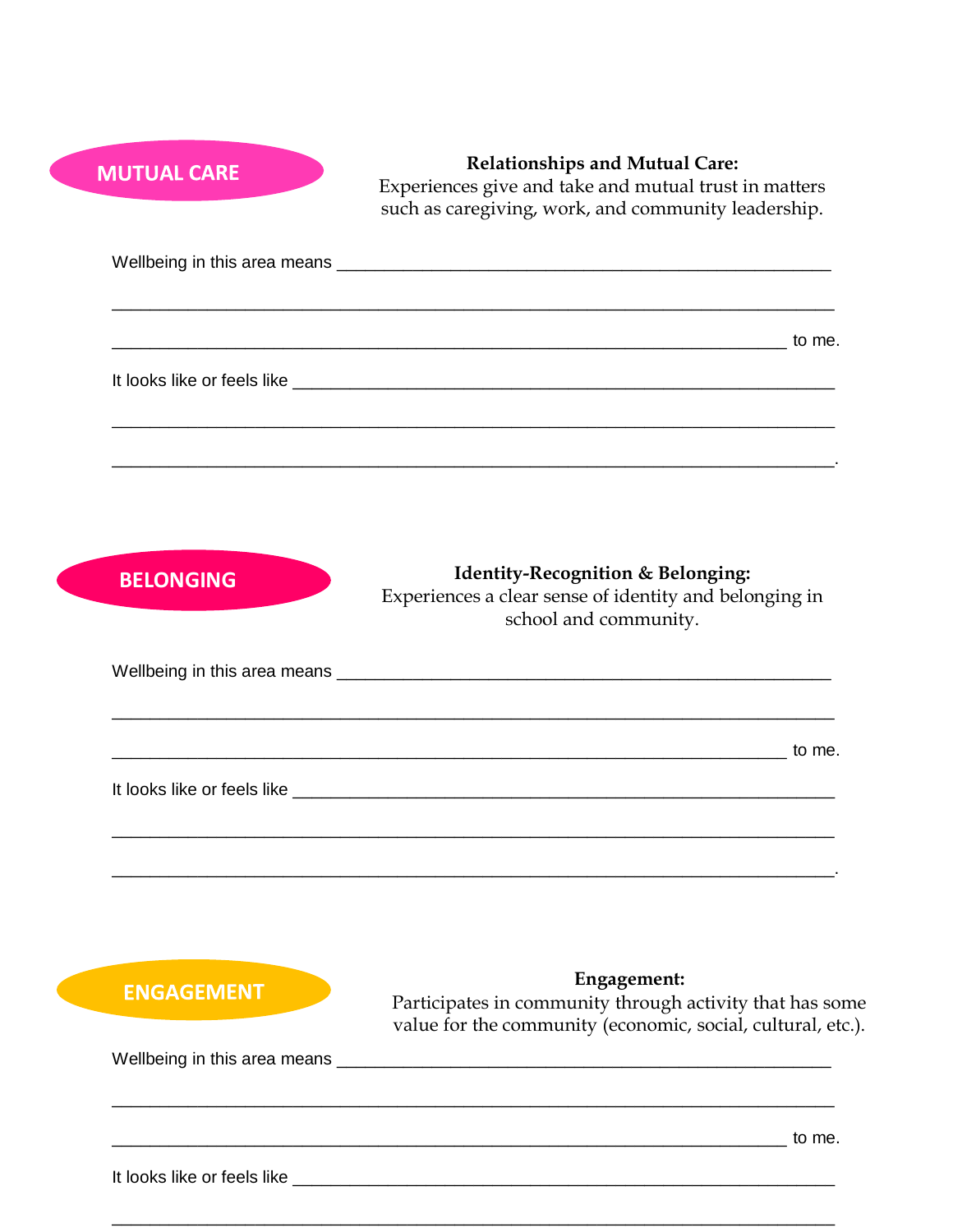**VOICE VOICE Expression:** Feels free to express opinions and beliefs and feels that she/he has a fair and appropriate role in decision-making.

| to me. |  |
|--------|--|
|        |  |
|        |  |
|        |  |
|        |  |

\_\_\_\_\_\_\_\_\_\_\_\_\_\_\_\_\_\_\_\_\_\_\_\_\_\_\_\_\_\_\_\_\_\_\_\_\_\_\_\_\_\_\_\_\_\_\_\_\_\_\_\_\_\_\_\_\_\_\_\_\_\_\_\_\_\_\_\_\_\_\_\_\_\_\_\_.

**PURPOSE Purpose:**

Engages in activities with purpose and can identify sources of meaning, joy and satisfaction.

|                                                                                                                                                                                                                                | to me. |
|--------------------------------------------------------------------------------------------------------------------------------------------------------------------------------------------------------------------------------|--------|
| It looks like or feels like the state of the state of the state of the state of the state of the state of the state of the state of the state of the state of the state of the state of the state of the state of the state of |        |
|                                                                                                                                                                                                                                |        |

\_\_\_\_\_\_\_\_\_\_\_\_\_\_\_\_\_\_\_\_\_\_\_\_\_\_\_\_\_\_\_\_\_\_\_\_\_\_\_\_\_\_\_\_\_\_\_\_\_\_\_\_\_\_\_\_\_\_\_\_\_\_\_\_\_\_\_\_\_\_\_\_\_\_\_\_.



# **Growth and Flourishing:**

Daily life is enriched with environments, relationships, and activities that offer ongoing opportunities to flourish and grow in purpose and capability.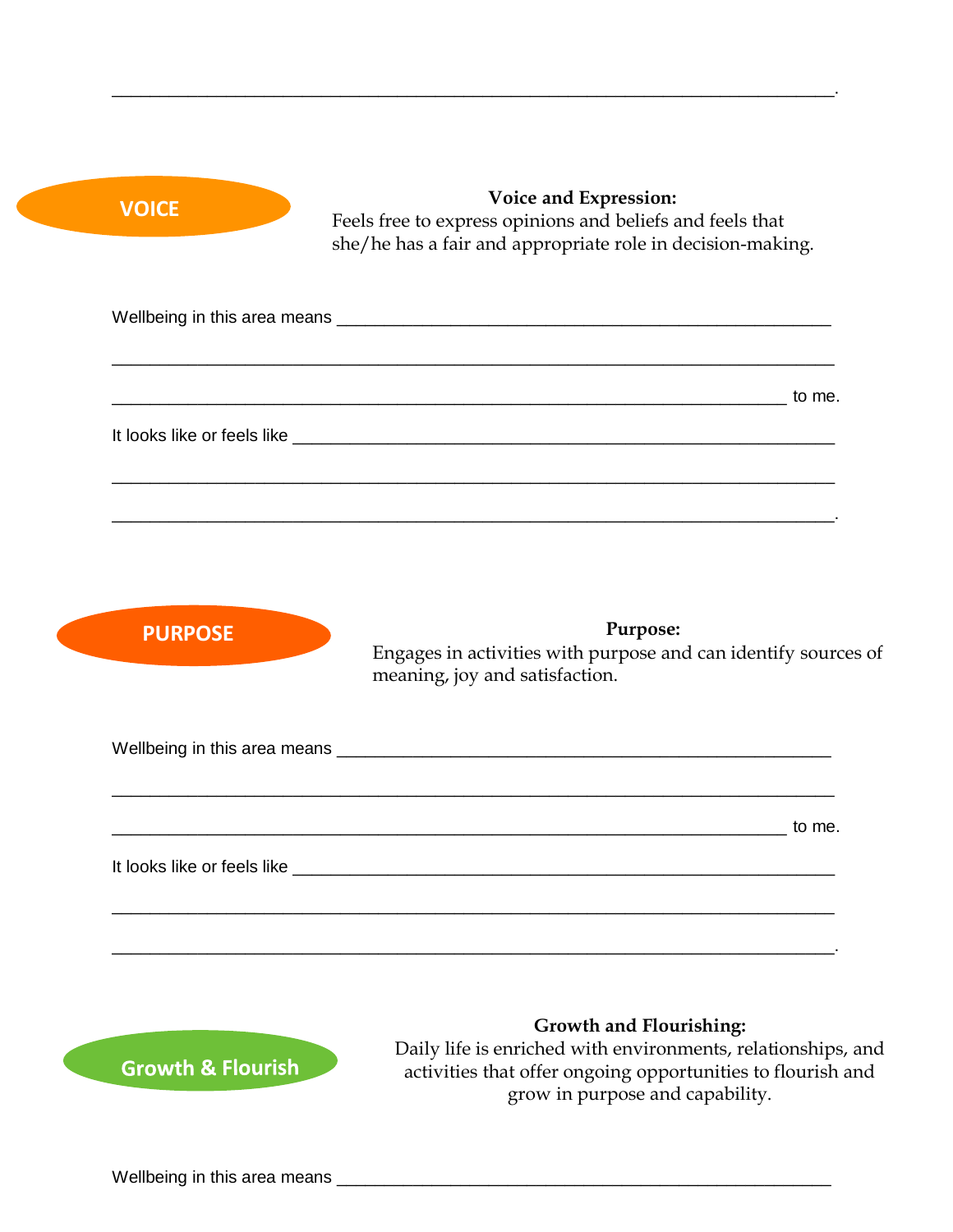|                      | <u> 1989 - Johann Stoff, amerikansk politiker (d. 1989)</u>                                                                                                                                                                                                                                           |
|----------------------|-------------------------------------------------------------------------------------------------------------------------------------------------------------------------------------------------------------------------------------------------------------------------------------------------------|
| <b>Basic Support</b> | <b>Basic Support:</b><br>This includes basic needs such as food, shelter, health care,<br>water and sanitation, and formal schooling that are accessible<br>and responsive to differential and special needs, permitting<br>individuals to experience the life cycle without unnecessary<br>suffering |
|                      |                                                                                                                                                                                                                                                                                                       |
|                      |                                                                                                                                                                                                                                                                                                       |
|                      |                                                                                                                                                                                                                                                                                                       |



Social Protection Across the Life Span:

Access to real, material, and cultural needs, including just rules and laws throughout the life course.

 $\frac{1}{2}$  to me.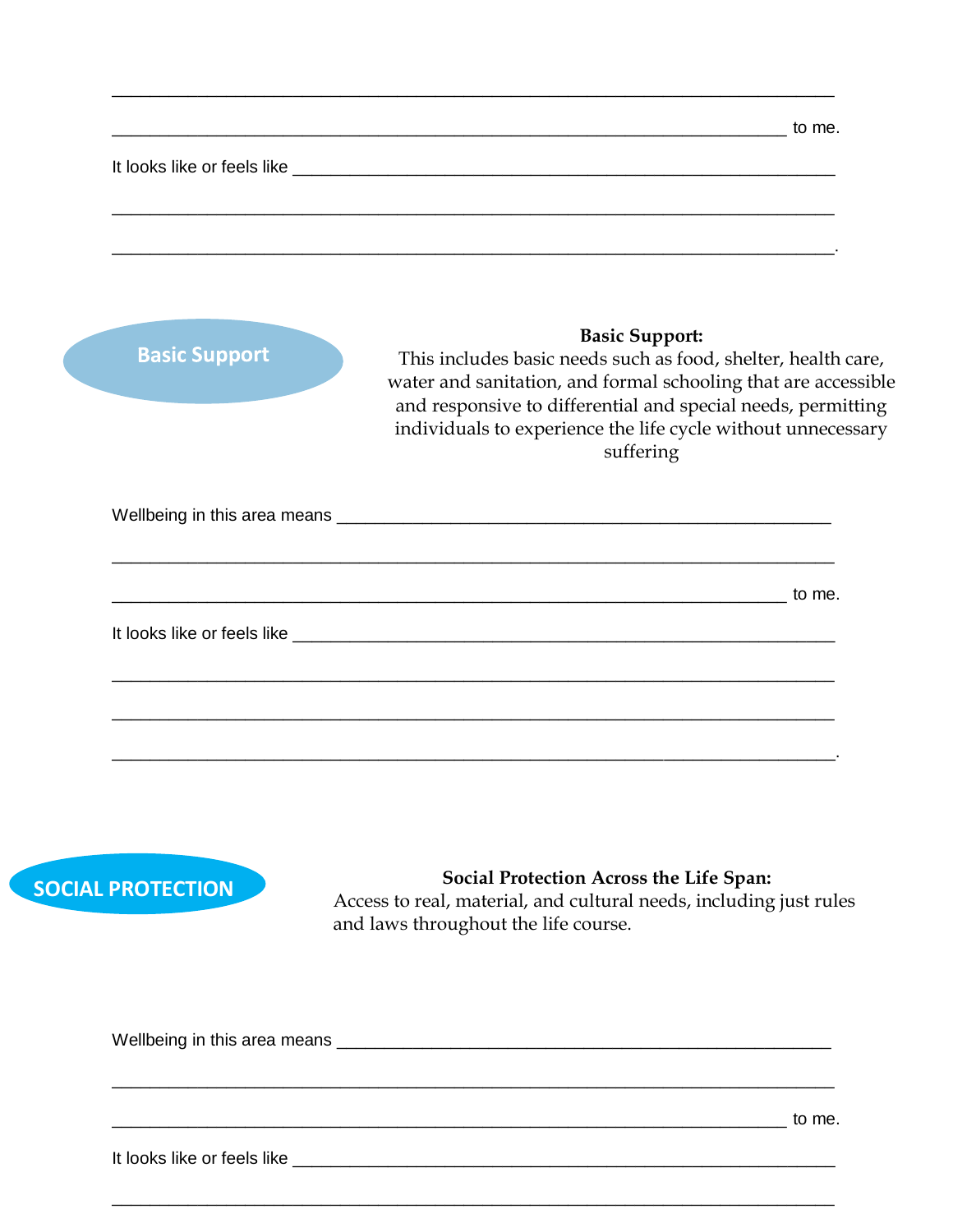## **SUSTENANCE**

## **Basic Needs-Sustenance and Renewal:**

Basic needs can be met without harming the environment now or for future generations.

| to me.<br><u> 1990 - Johann Barbara, martin amerikan personal (</u> |
|---------------------------------------------------------------------|
|                                                                     |
|                                                                     |
|                                                                     |
|                                                                     |

\_\_\_\_\_\_\_\_\_\_\_\_\_\_\_\_\_\_\_\_\_\_\_\_\_\_\_\_\_\_\_\_\_\_\_\_\_\_\_\_\_\_\_\_\_\_\_\_\_\_\_\_\_\_\_\_\_\_\_\_\_\_\_\_\_\_\_\_\_\_\_\_\_\_\_\_.

**BODY SOVEREIGNTY**<br>
Experience uninterrupted bodily safety, and there is no force or coercion involved in basic activities, such as work or school, sexual activity, or securing food, water, or other basic needs.

Wellbeing in this area means \_\_\_\_\_\_\_\_\_\_\_\_\_\_\_\_\_\_\_\_\_\_\_\_\_\_\_\_\_\_\_\_\_\_\_\_\_\_\_\_\_\_\_\_\_\_\_\_\_\_\_\_

 $\blacksquare$ 

\_\_\_\_\_\_\_\_\_\_\_\_\_\_\_\_\_\_\_\_\_\_\_\_\_\_\_\_\_\_\_\_\_\_\_\_\_\_\_\_\_\_\_\_\_\_\_\_\_\_\_\_\_\_\_\_\_\_\_\_\_\_\_\_\_\_\_\_\_\_\_\_\_\_\_\_

\_\_\_\_\_\_\_\_\_\_\_\_\_\_\_\_\_\_\_\_\_\_\_\_\_\_\_\_\_\_\_\_\_\_\_\_\_\_\_\_\_\_\_\_\_\_\_\_\_\_\_\_\_\_\_\_\_\_\_\_\_\_\_\_\_\_\_\_\_\_\_\_\_\_\_\_.

\_\_\_\_\_\_\_\_\_\_\_\_\_\_\_\_\_\_\_\_\_\_\_\_\_\_\_\_\_\_\_\_\_\_\_\_\_\_\_\_\_\_\_\_\_\_\_\_\_\_\_\_\_\_\_\_\_\_\_\_\_\_\_\_\_\_\_\_\_\_\_\_\_\_\_\_

It looks like or feels like  $\overline{\phantom{a}}$ 



## **Freedom from Harm:**

Free movement, at all times of day or night, can occur without concern about intentional harms from other persons.